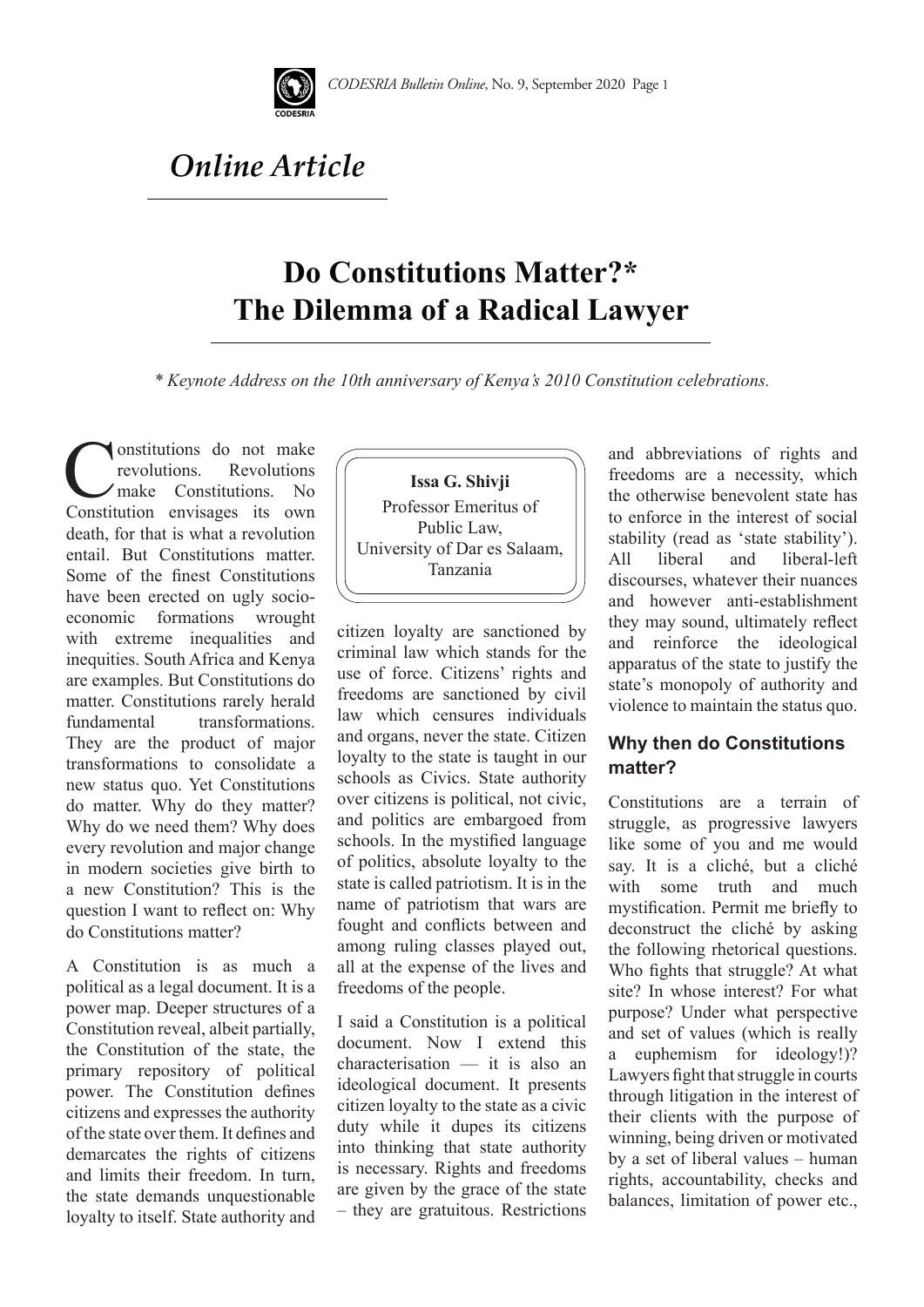values that are anchored in liberal democracy which is the staple on which we have been trained and fed and brought up. What is there in it for lawyers? Fees in the pocket, status in society, reputation at the bar, appeasement of the conscience and inflation of the ego. That is a bit harsh. For there are some who do *pro bono* work probably funded by liberal donor<br>organisations. including such organisations, including such dubious funders as George Soros' "Open Societies". (Some of you may know that Soros made his money through speculation on the financial markets or what is better termed as "casino capitalism.")

But, to be fair, on the margins of such a coterie of elitist lawyers, there exist sincere, wellintentioned and self-sacrificing lawyers who are motivated by their passion for social justice and fight for the rights, dignity and livelihoods of the working people. It is to this group of radical lawyers that I wish to address my following remarks. (And I include myself in this group.)

It is important for us, radical lawyers, to recognise the limits of bourgeois law and Constitutions.

- *Firstly*, Law, by its very nature, *individualises* collective demands as individual grievances and disputes. It thus *fragments* social struggles and undermines the solidarity of the working people.
- *Secondly*, in litigation it is the lawyer who is the hero while the people are victims or spectators. The hero fights while the spectators cheer. Litigation deprives the people of their self-esteem and militancy. It subverts the people's agency.
- *Thirdly*, the struggle moves from the barricades to the barristers, thus robbing the people of their schools of struggle, which are streets, neighbourhoods, and places of production.
- *Fourthly*, while victory legitimises the status quo and the system, defeat results in despondency and hopelessness and, not infrequently, surrender.
- *Finally*, the progressive lawyer is infected even more deeply by the liberal virus, to use Samir Amin's phrase, holding high the placard of change and reform while simultaneously holding down the banner of fundamental transformation.

So, then, the question for the radical lawyer is: why fight for rights and freedoms and constitutionalism? Why, at all, do Constitutions matter? I am sure many a radical lawyer has agonised over this, as I have, over the years in my legal aid and trade union practice. Let me think aloud with you on how radical lawyers may engage in the rights struggle while keeping their passion for social justice and transformation alive and undented.

- *First*, a radical lawyer must guard against the liberal virus. And the most effective vaccine is revolutionary theory and conscientious practice.
- *Second*, a radical lawyer must disabuse himself or herself of the notion that the law is neutral and apolitical. It is not. If politics is the concentrated form of economics, as Lenin said, I add, law is the concentrated form of politics. The question is: What kind of politics? Radical politics are not on offer and cannot be

picked up from workshops and seminars. Rather they should be learnt from the masses, for real politics are where the masses are.

- *Third*, a radical lawyer must humbly acknowledge that legal struggles are only one front of the social struggles of the working people. Therefore, they cannot be waged in isolation from other battlefronts.
- *Fourth*, a radical lawyer should not stop at chanting that the Constitution is a terrain of struggle. He or she must go beyond this to identify the sites of struggle. Those that matter to the people are where they live (urban neighbourhoods and village communities) and where they earn their livelihoods (land and factories).
- *Fifth*, and finally, a radical lawyer must recognise that the sites of struggle are also the sites of the organisation of working people. Unorganised masses are like steam that evaporates into air and disappears. But the same steam when captured in an engine pushes the piston and moves the engine.

Stating these guidelines in the abstract rightly sounds esoteric and perhaps unrealistic. It behoves me to concretise them. I will do so by broadly painting one possible scenario. Let me use what they call triangulation. My three points will be the right to life, freedom of expression and freedom of association. The right to life can be further resolved into the right to live with dignity and the right to a decent livelihood – in short, the right to be human, as Upendra Baxi would have it. It is around these rights